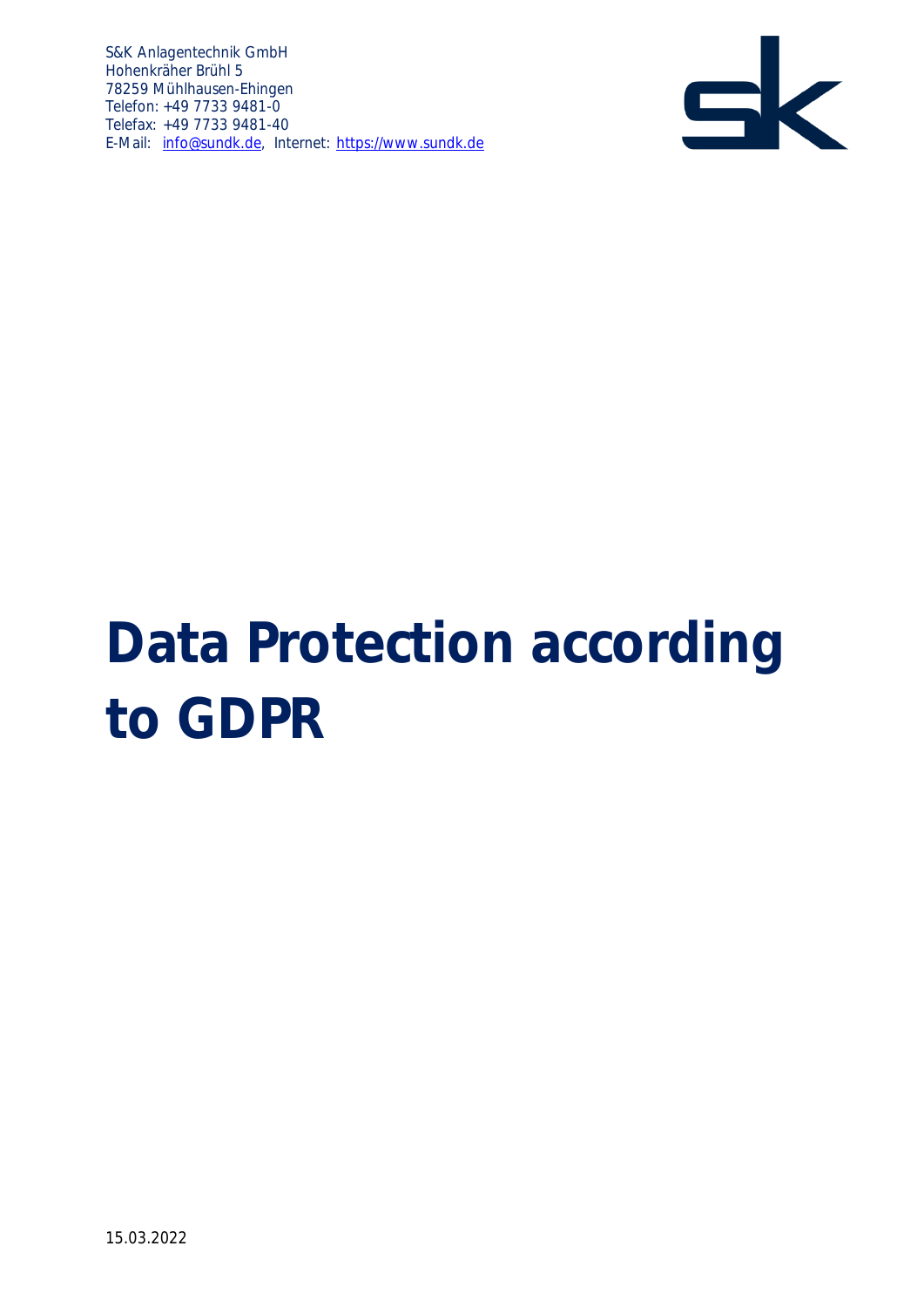

# Contents

| 1              |                                                                                      |  |
|----------------|--------------------------------------------------------------------------------------|--|
| $\overline{2}$ |                                                                                      |  |
| 2.1            |                                                                                      |  |
| 2.2            |                                                                                      |  |
| 2.3            |                                                                                      |  |
| 2.4            |                                                                                      |  |
| 2.5            |                                                                                      |  |
| 2.6            |                                                                                      |  |
| 2.7            |                                                                                      |  |
|                | 2.7.1                                                                                |  |
|                | 2.7.2                                                                                |  |
| 2.8            |                                                                                      |  |
| 2.9            | Legitimate interests in the processing pursued by the controller or by a third party |  |
| 2.10           |                                                                                      |  |
| 3              |                                                                                      |  |
| 3.1            |                                                                                      |  |
| 3.2            |                                                                                      |  |
| 3.3            |                                                                                      |  |
| 3.4            |                                                                                      |  |
| 3.5            |                                                                                      |  |
| 3.6            |                                                                                      |  |
| 3.7            |                                                                                      |  |
| 3.8            |                                                                                      |  |
| 3.9            |                                                                                      |  |
| $\overline{4}$ |                                                                                      |  |
| 4.1            |                                                                                      |  |
| 4.2            |                                                                                      |  |
| 4.3            |                                                                                      |  |
| 4.4            |                                                                                      |  |
| 4.5            |                                                                                      |  |
| 4.6            |                                                                                      |  |
| 4.7            |                                                                                      |  |
| 4.8            |                                                                                      |  |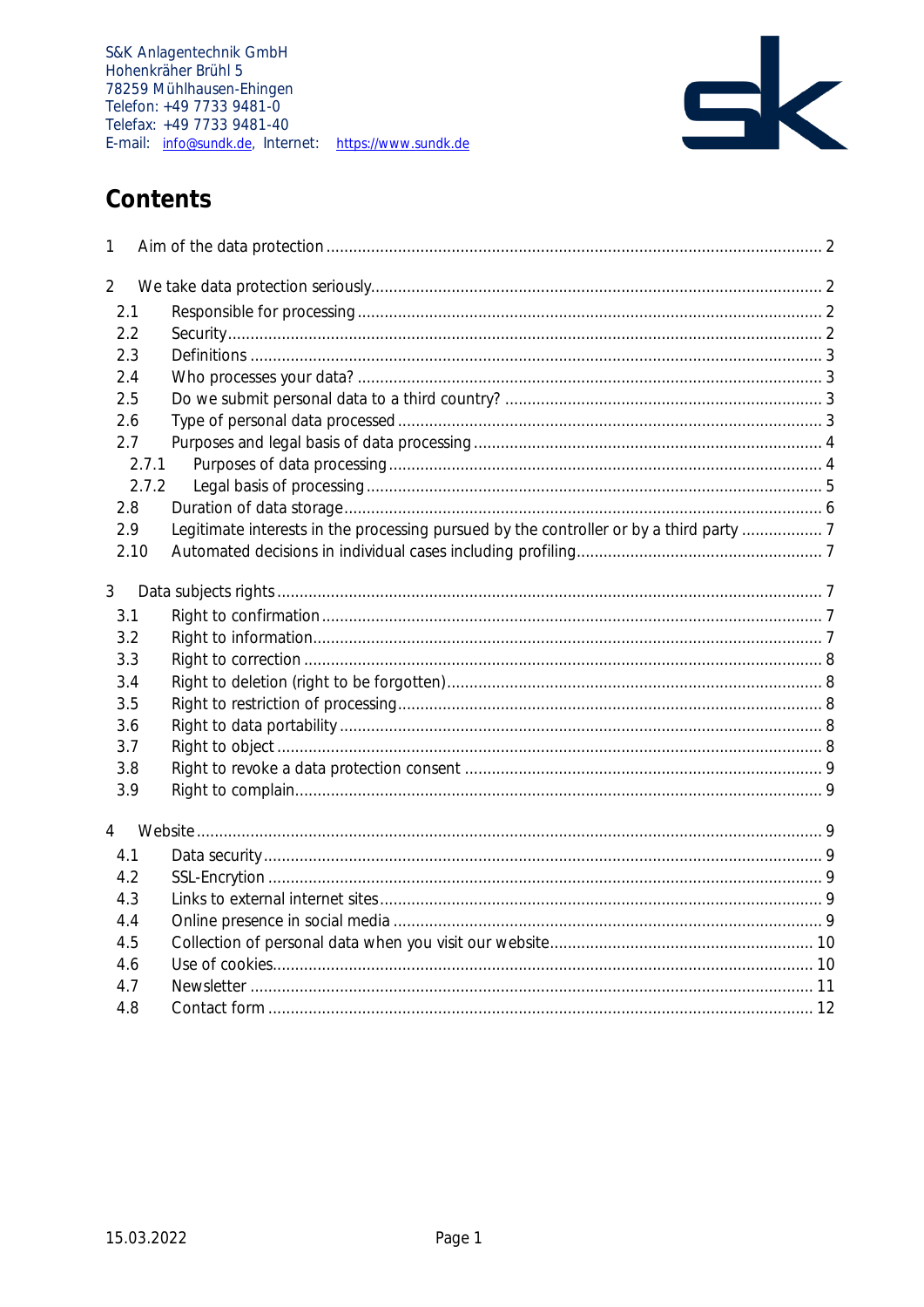

# <span id="page-2-0"></span>**1 Aim of the data protection**

The General Data Protection Regulation (GDPR) of the European Union protects the fundamental rights and freedoms of natural persons, and in particular their right to protection of personal data. The purpose is described in Article 1 (2) of the general regulation on data protection.

Below we inform you about the collection of personal data when using our services as well as our website. Personal data is all data that can be personally related to you, such as your name, address, e-mail address and also your user behavior.

## <span id="page-2-1"></span>**2 We take data protection seriously**

Data protection has a high priority for us. We process personal data in accordance with the General Data Protection Regulation (DSGVO), the Federal Data Protection Act (BDSG) and the country-specific data protection regulations. If you make use of our services, the processing of personal data may be necessary. If there is no legal basis for the processing, we will always obtain your consent.

With this privacy policy we would like to inform you comprehensively about the type, scope and purpose of the personal data collected, used and processed by us and the data protection claims and rights to which you are entitled.

We reserve the right to change our privacy policy if necessary due to new technology. If fundamental changes are made to this privacy policy, we will announce them on our website. Please make sure you have the latest version.

## <span id="page-2-2"></span>**2.1 Responsible for processing**

The party responsible in the sense of the General Data Protection Regulation (in accordance with Article 4 (7) GDPR) is: S&K Anlagentechnik GmbH Hohenkräher Brühl 5 78259 Mühlhausen-Ehingen (Germany) Tel.: +49 7733 94810 Fax: +49 7733 948140 E-mail: [info@sundk.de](mailto:info@sundk.de)

Our data protection officer can be reached at [datenschutz@sundk.de](mailto:datenschutz@sundk.de) or via our postal address with the addition "the data protection officer".

## <span id="page-2-3"></span>**2.2 Security**

Our security measures are subject to a continiuous improvement process and our privacy policy will be revised accordingly if necessary. We have taken numerous technical and organizational measures to ensure the protection of the personal data processed. Nevertheless, absolute protection cannot be guaranteed as security gaps can occur during data transmission. As a result, you are free to provide us with personal information in alternative ways (such as per post).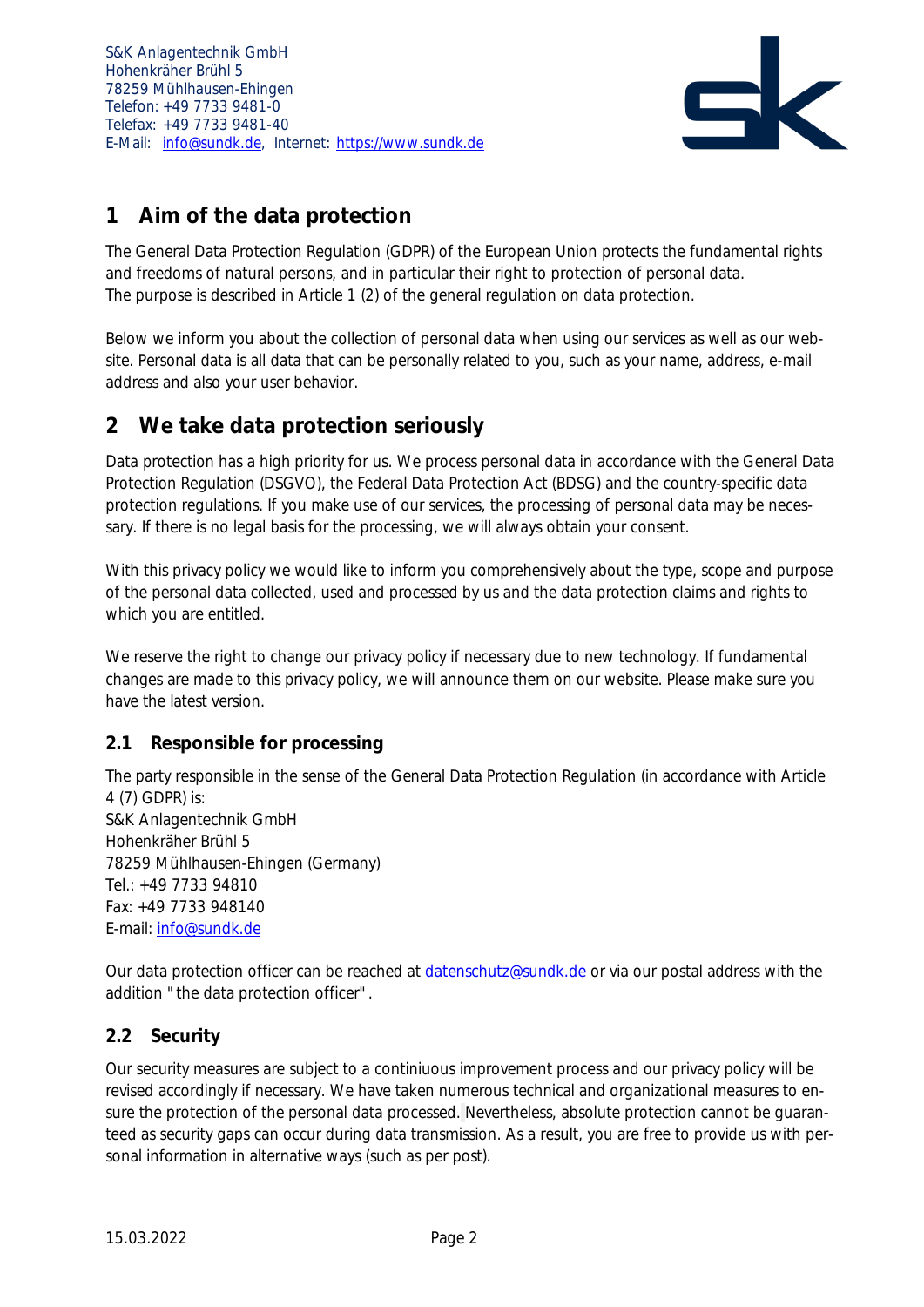

We point out that in the case of correspondence by means of unencrypted e-mails only limited confidentiality is guaranteed.

#### <span id="page-3-0"></span>**2.3 Definitions**

The privacy policy of S&K Anlagentechnik GmbH is based on terms that were used by the European Directive and Regulation Body when the General Data Protection Regulation was issued. The definitions can be found in Article 4 GDPR and §46 BDSG.

#### <span id="page-3-1"></span>**2.4 Who processes your data?**

We process and use your data as far as they are necessary for the fulfillment of the contractual relationship. We are always aware of the importance of the data entrusted to us and do not share your data with third parties without your consent.

In order to achieve the purposes arising from the contractual relationship, it may however, be necessary for us to pass on your personal data to third parties (primarily to our service providers and contract processors). If we instruct contract processors to process your data, we will nevertheless remain responsible for the protection of your personal data. All contract processors are contractually obliged to treat your data confidentially and to process it exclusively within the framework of the provision of services. The contract processors commissioned by S&K Anlagentechnik GmbH will receive your data insofar as they need the data to fulfil the order placed.This is currently:

• 1&1 Internet SE; service provider responsible for hosting our website.

Moreover, we may be legally obliged to disclose your data if disclosure is necessary to enforce or defend the legal rights of the client before an authority. However, in the case of a legal obligation and in the context of legal prosecution, courts and authorities as well as external auditors may be recipients of your data.

## <span id="page-3-2"></span>**2.5 Do we submit personal data to a third country?**

We do not transfer any personal data to a third country. Should a transmission be necessary on an individual basis, it shall only take place on the basis of a decision by the European Commission on appropriateness, standard contractual clauses of suitable guarantees or your express consent. In addition, transfer of personal data to a third country may be required if data is exchanged with you as an applicant during the application whereby you yourself are in the third country.

## <span id="page-3-3"></span>**2.6 Type of personal data processed**

We process personal data which we have received from you in the context of a business initiation. In addition, we process personal data of contact persons in companies with whom we have a permanent business relationship and whose data we have received in the course of the business relationship. In addition, we process data from contact enquiries and registration for our newsletter.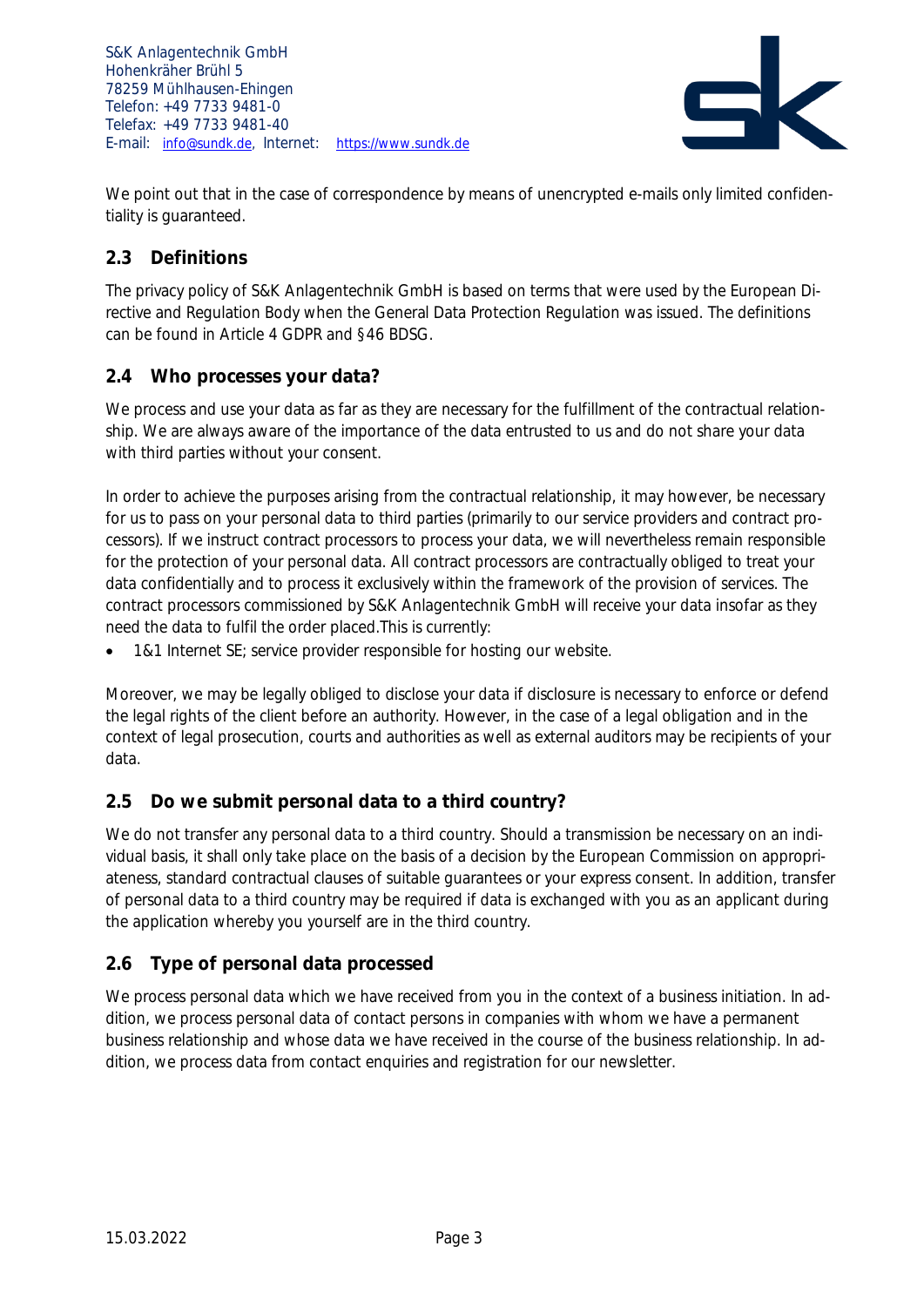

| Contact form on our<br>website                                      | Newsletter form on<br>our website                                           | Applications                                                                                                                                                                                                                                                                                                                     | <b>Customers / Suppliers</b>                                                                                                                                                                           |
|---------------------------------------------------------------------|-----------------------------------------------------------------------------|----------------------------------------------------------------------------------------------------------------------------------------------------------------------------------------------------------------------------------------------------------------------------------------------------------------------------------|--------------------------------------------------------------------------------------------------------------------------------------------------------------------------------------------------------|
| Name<br>$\bullet$<br>• E-mail address<br>Telephone-No.<br>$\bullet$ | First name<br>$\bullet$<br>$\bullet$ Surname<br>E-mail address<br>$\bullet$ | • Salutation<br>Title<br>$\bullet$<br>First name<br>$\bullet$<br>Surname<br>$\bullet$<br>Address<br>$\bullet$<br>Contact information<br>$\bullet$<br>(E-mail address,<br>Telephone-No., Fax)<br>Date of birth<br>$\bullet$<br>Curiculum Vitae<br>$\bullet$<br><b>Motivation letter</b><br>$\bullet$<br>Certificates<br>$\bullet$ | • Salutation<br>• First name + Surname<br>$\bullet$ Title<br>• Position<br>• Company<br>• Department<br>• Company address<br>Contact information<br>Company<br>(E-mail address,<br>Telephone-No., Fax) |

## <span id="page-4-0"></span>**2.7 Purposes and legal basis of data processing**

## <span id="page-4-1"></span>**2.7.1 Purposes of data processing**

| Contact-form on our<br>website or contact per<br>F-mail | (1) When you contact us via the contact form on our website or by e-mail,<br>we store your data (e-mail address, name and, if applicable, telephone num-<br>ber) in order to be able to respond to your inquiry.                                                                                                                 |  |  |  |
|---------------------------------------------------------|----------------------------------------------------------------------------------------------------------------------------------------------------------------------------------------------------------------------------------------------------------------------------------------------------------------------------------|--|--|--|
|                                                         | (2) If we use contracted service providers for individual functions of our web-<br>site or would like to use your data for advertising purposes, we will inform<br>you in detail about the respective transactions. We will inform you of the<br>specified criteria of storage duration.                                         |  |  |  |
|                                                         | (3) If your inquiry leads to the beginning of a business relationship, we will<br>send you an e-mail, which you can use either to agree to the acceptance of<br>a business relationship together with our privacy policy or reject it.                                                                                           |  |  |  |
| Newsletter-form on<br>our website                       | (1) We use contact data that you have provided us via the newsletter form<br>only for the purpose of sending the newsletter. With your consent, you can<br>subscribe to our newsletter, which informs you about our current interesting<br>offers. The advertised goods and services are named in the declaration of<br>consent. |  |  |  |
|                                                         | (2) To register for our newsletter, we use the so-called "double-opt-in" pro-<br>cedure. This means that after you have registered, we will send you an e-                                                                                                                                                                       |  |  |  |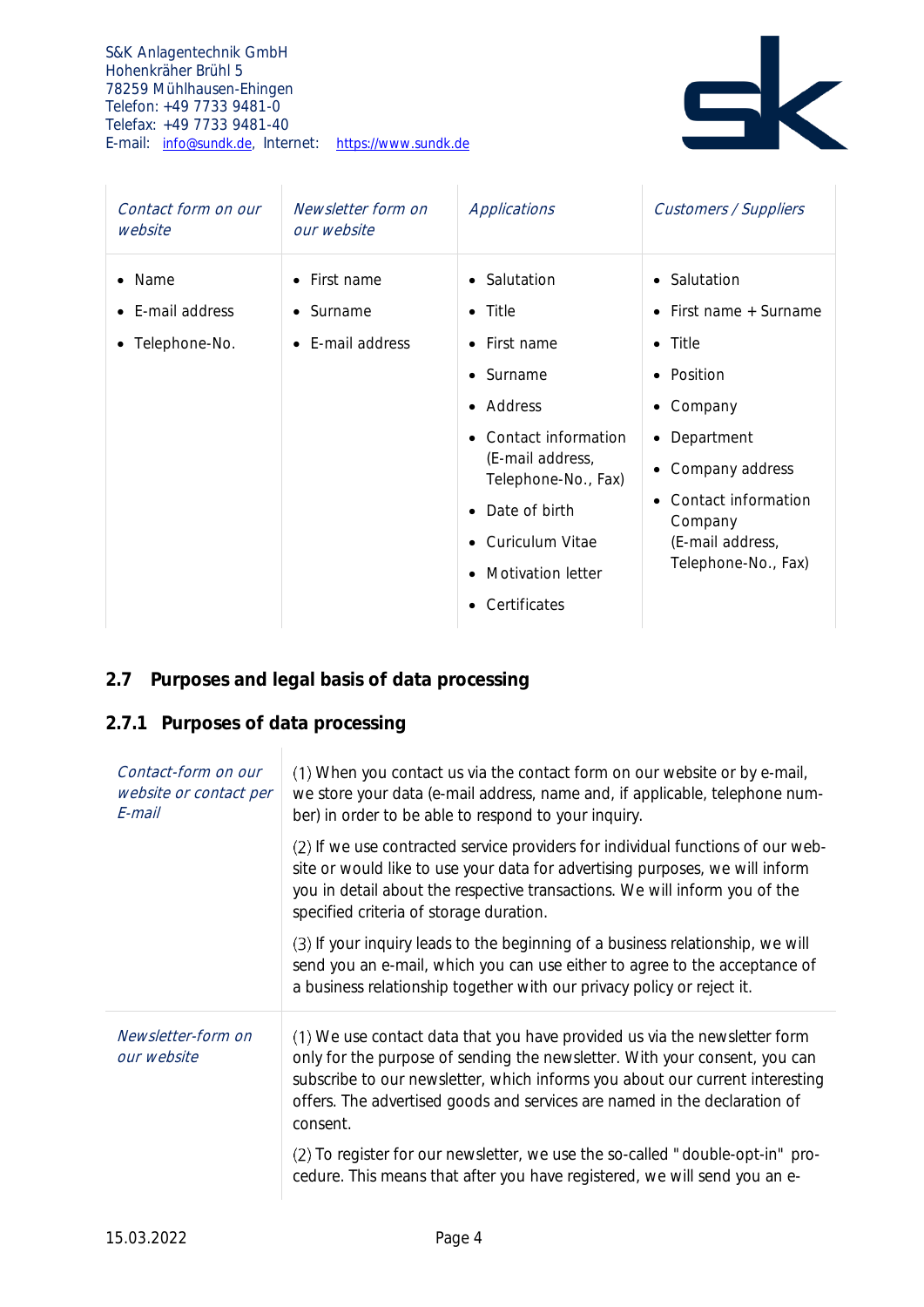

|                     | mail to the specified e-mail address in which we ask you to confirm that you<br>wish to receive the newsletter. In addition, we store your IP addresses and<br>and the time of registration and confirmation. This procedure serves to<br>prove your registration and, if necessary, to be able to clarify a possible mis-<br>use of your personal data.                        |
|---------------------|---------------------------------------------------------------------------------------------------------------------------------------------------------------------------------------------------------------------------------------------------------------------------------------------------------------------------------------------------------------------------------|
|                     | (3) The only mandatory information for sending the newsletter is your e-mail<br>address. The specification of additional, separately marked data is voluntary<br>and will be used to address you personally. After your confirmation, we will<br>store your E-mail address for the purpose of sending you the newsletter. The<br>legal basis is Article 6 Para. 1 S 1 (a) GDPR. |
|                     | (4) You can revoke your consent to receive the newsletter at any time and<br>unsubscribe from the newsletter. You can declare the revocation by clicking<br>on the link provided in each newsletter e-mail or by sending a message to<br>the contact details provided in the imprint.                                                                                           |
| Job Application     | (1) Your application data will be processed exclusively for the purpose of<br>processing the application procedure. The processing can also be done elec-<br>tronically if you send us your application documents electronically (e.g. via<br>our homepage).                                                                                                                    |
| Customer / Supplier | (1) We process and use personal data (Salutation, first name, surname, title,<br>position) of the contact persons of our customers and suppliers exclusively<br>for the fulfillment of the contractual relationship. The personal contact de-<br>tails of the contact persons are without exception business data.                                                              |

## <span id="page-5-0"></span>**2.7.2 Legal basis of processing**

Legality of processing in accordance with the General Data Protection Regulation (GDPR)):

#### in the context of your consent (Article 6 Para. 1 S 1 (a) GDPR)

If you have given us consent to the processing of your data, processing will only take place for the purposes specified in the declaration of consent and to the extent agreed therein. You may revoke your consent at any time with effect for the future (for example, for the sending of our newsletter), unless justified interests such as, storage periods conflict with this.

#### (2) to fulfill a contract or to carry out pre-contractual measures (Article 6 Para. 1 S 1.(b) GDPR)

Your data is processed for the purpose of providing our services, for procurement purposes as well as for customer / supplier administration and analysis. The data is processed primarily during business initiation and contract execution. Under existing contracts, it is essential to process contract, master and billing data such as name and address in order to be able to address invoices or deliveries, for example.

#### to fulfill legal obligations (Article 6 Para. 1 S 1 (c) GDPR)

The processing of your data is necessary for the fulfillment of numerous legal obligations - such as commercial and tax regulations - which result in extensive documentation and storage obligations.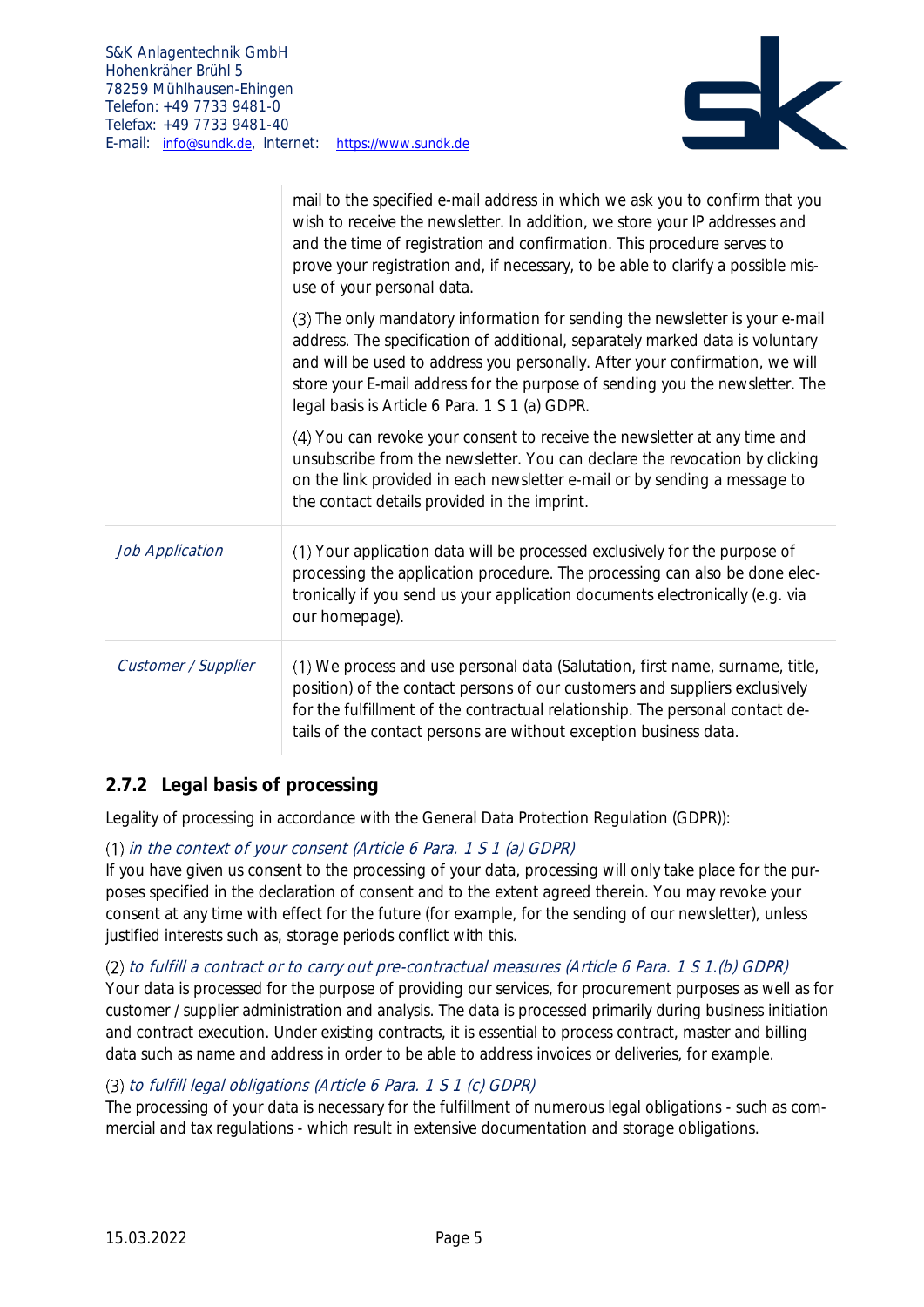

#### to protect legitimate interests (Article 6 Para. 1 S 1.(f) GDPR)

In addition to the actual fulfillment of the contract, data processing by S & K Anlagentechnik GmbH may be carried out on the basis of a balance of interests in order to protect the legitimate interests of:

- maintaining a customer database to improve customer service
- business management and service development measures
- measures to protect against contractual or illegal behavior
- measures to protect against cyber attacks
- in the context of legal action
- marketing or advertising

#### <span id="page-6-0"></span>**2.8 Duration of data storage**

The criterion for the duration of the storage of personal data is the respective legal retention period. After expiration of this period, the corresponding data will be deleted with reasonable technical effort, insofar as they are no longer necessary for the performance of the contract.

| Contact form on our<br>website or contact per<br>e-mail | (1) We will delete the related data after we have processed your request or<br>restrict processing if there are statutory storage requirements. Your data will<br>not be shared with third parties.                                                                                                                                                                                |  |  |
|---------------------------------------------------------|------------------------------------------------------------------------------------------------------------------------------------------------------------------------------------------------------------------------------------------------------------------------------------------------------------------------------------------------------------------------------------|--|--|
| Newsletter form on<br>our website                       | (1) If you do not confirm your registration for our newsletter, your contact<br>data will be deleted manually at the latest one month after being entered<br>during our monthly check run.                                                                                                                                                                                         |  |  |
|                                                         | (2) If you cancel the newsletter service, your contact data will be deleted im-<br>mediatelly.                                                                                                                                                                                                                                                                                     |  |  |
| Job application                                         | (1) When concluding an employment contract with you, we save your appli-<br>cation documents for the purpose of processing the employment relation-<br>ship. In doing so, we always observe the applicable reg-ulations.                                                                                                                                                           |  |  |
|                                                         | (2) If no contract of employment is concluded, and if the cancellation does<br>not conflict with any other justified interests, we will delete the submitted<br>application data three months after the announcement of the rejection deci-<br>sion. Other legitimate interest may be e.g. from a burden of proof in pro-<br>ceedings under the General Equal Treatment Act (AGG). |  |  |
|                                                         | (3) If you are interested in our keeping your application data (to offer you al-<br>ternative vacancies if neces-sary), you can prevent the deletion by actively<br>sending us your consent to the storage. You can revoke this consent at any<br>time.                                                                                                                            |  |  |
|                                                         | (4) Furthermore, if we cannot offer you employment at short notice but are<br>considering employment at a later date, we will obtain your consent to the<br>longer term storage of your application (up to a maximum of one year).<br>Legal basis for the storage is then your consent. You can revoke this consent<br>at any time.                                                |  |  |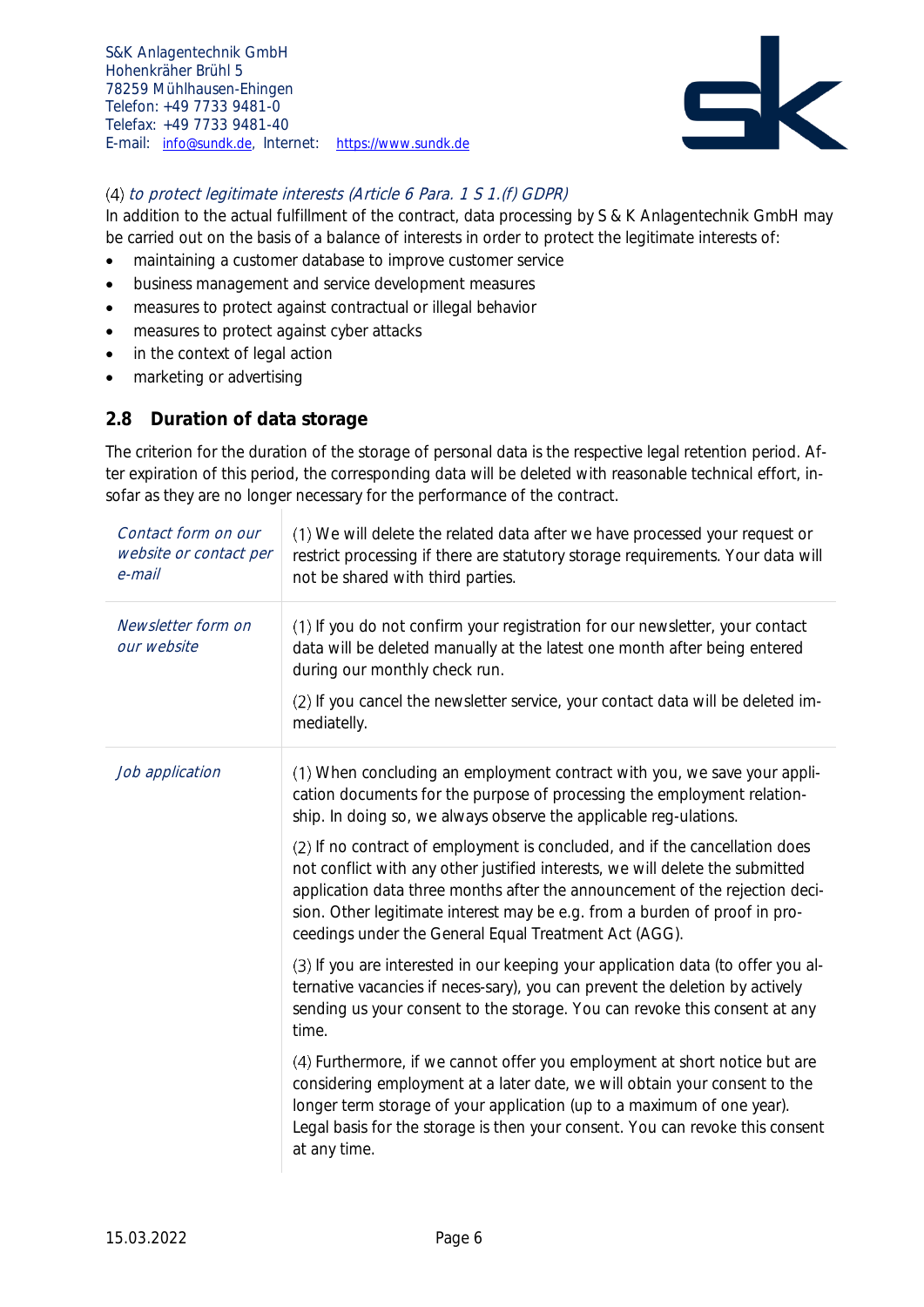

*Customers/Suppliers*  $\vert$  (1) The customer and supplier data will be retained during the entire term of the contract or business relationship, however, at least 10 years after the end of the business year in which the business relationship ended, unless the data is required longer in the course of official proceedings.

## <span id="page-7-0"></span>**2.9 Legitimate interests in the processing pursued by the controller or by a third party**

If we process personal data persuant to Article 6 Para. 1 S 1. (f) GDPR, our legitimate interest is the conduct of our business.

## <span id="page-7-1"></span>**2.10 Automated decisions in individual cases including profiling**

The right to information persuant to Article 22 GDPR and § 37 BDSG. As a responsible company we do without automatic decision-making or profiling.

# <span id="page-7-2"></span>**3 Data subjects rights**

You have the following rights with respect to the personal data concerning you:

- Right to information
- Right to rectification
- Right to deletion
- Right to limit the processing of your data
- Right to data portability
- Right to object to the processing
- Right to revoke a data protection consent
- Right to appeal

## <span id="page-7-3"></span>**3.1 Right to confirmation**

The right to confirmation persuant to Article 13, Article 14 GDPR and § 32, § 33 BDSG. You have the right to confirmation that we process your personal data.

## <span id="page-7-4"></span>**3.2 Right to information**

The right to information persuant to Article 15 GDPR and § 34 BDSG.

You can ask us for information, whether and to what extent we process your data, about:

- the purpose of the processing
- the categories of personal information we process
- the recipients or categories of recipients to whom we have disclosed or will disclose your information, in particular to recipients in third countries or to international organizations
- if possible, the planned storage duration of your data or, if that is not possible, the criteria we have set for the duration of the storage
- your right to rectification or deletion, to the restriction of processing or to objection of our processing your data
- your right to complain to regulation authorities
- all available information about the origin of the data, if we have not collected your data from you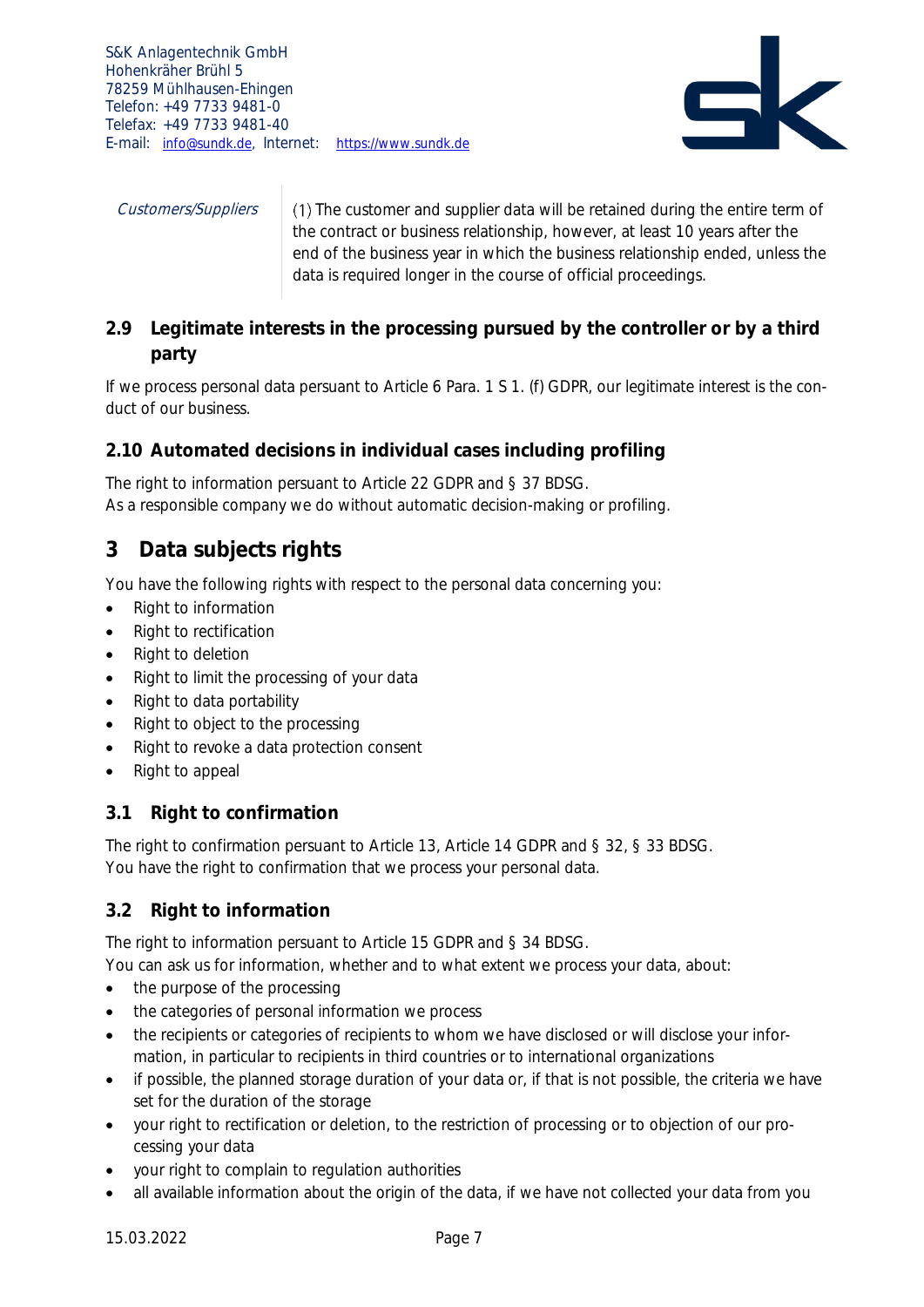

• automated decision making including profiling

You also have the right to know whether we are transferring your information to a third country or an international organization.

## <span id="page-8-0"></span>**3.3 Right to correction**

The right to correction persuant to Article 16 GDPR.

If we process your data that is incomplete or incorrect, you may at any time demand its completion or correction.

## <span id="page-8-1"></span>**3.4 Right to deletion (right to be forgotten)**

The right to deletion ("right to be forgotten") persuant to Article 17 GDPR and § 35 BDSG. You can demand the deletion your data if we process it unlawfully or if the processing disproportionately interferes with your legitimate interests. Please note, however, that there may nevertheless be reasons to oppose immediate deletion, for example in the case of legally regulated storage requirements. Regardless to exercising your right to deletion, we will delete your data immediately and completely, as far as there is no legal or statutory obligation for storage.

## <span id="page-8-2"></span>**3.5 Right to restriction of processing**

The right to restriction of processing persuant to Article 18 GDPR.

You can demand that we restrict the processing of your data if the conditions are met, such as:

- you dispute the accuracy of the data, a restriction for a period of time allows us to verify the accuracy of the data;
- processing of the data is unlawful, but you reject a deletion and instead request a restriction of data usage;
- we no longer need the data for its intended purpose, but you still need that data to assert or defend your rights, or
- you object to the processing of the data persuant to Article 21 (1) GDPR.

## <span id="page-8-3"></span>**3.6 Right to data portability**

The right to data portability persuant to Article 20 GDPR.

You may request that we provide you with the data you provided us in a structured, common and machine-readable format and that you may provide that information to another responsible person without our interference, provided that

- we process this data based on a revocable consent given by you or for the performance of a contract between us, and
- the process is carried out by automated means.

Where technically feasable, you have the right to demand a direct transfer of your data by us to another controller.

## <span id="page-8-4"></span>**3.7 Right to object**

The right to object persuant to Article. 21 GDPR and § 36 BDSG.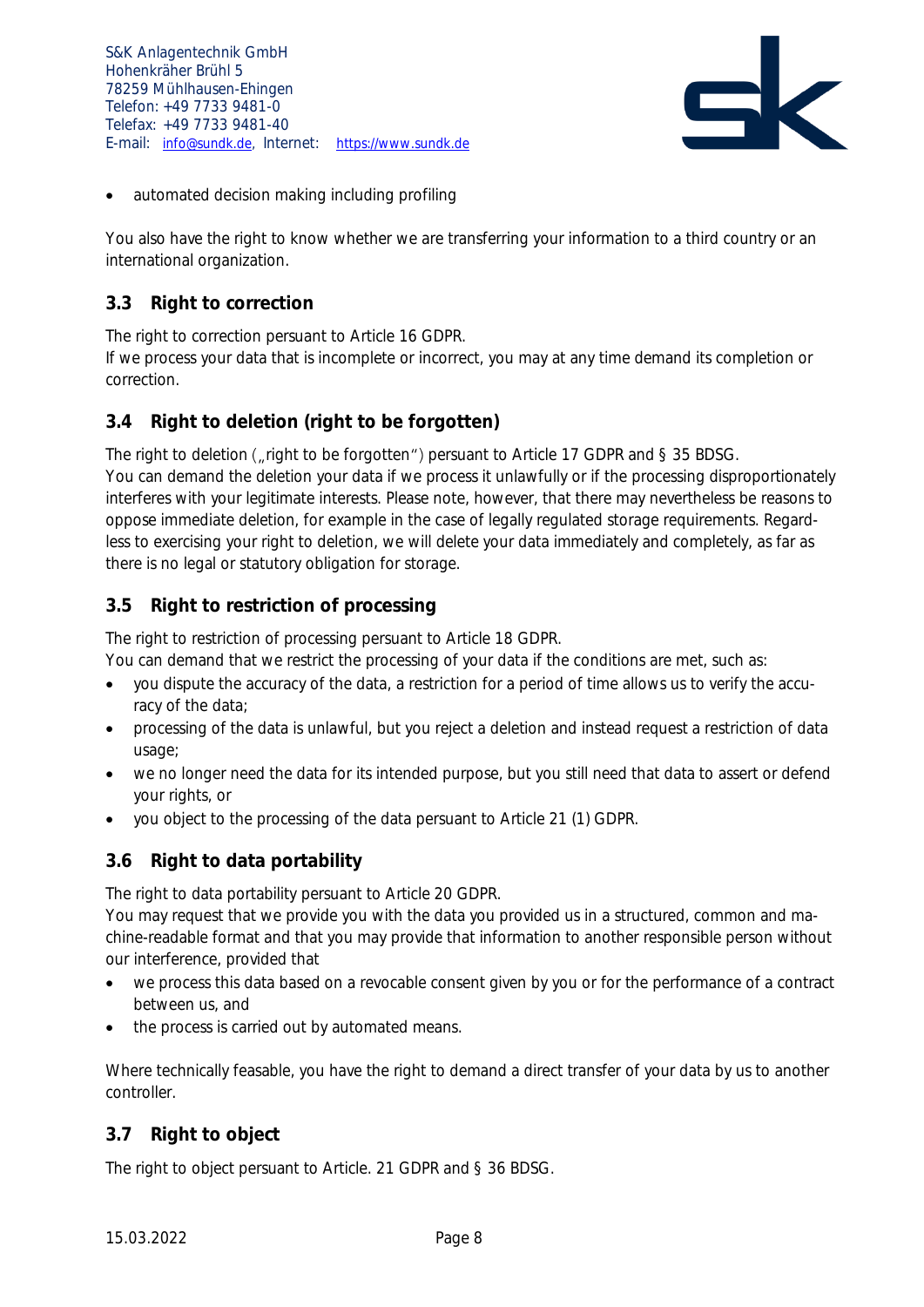

If we process your data for legitimate interest, you can object to this data processing at any time; this would also apply to a profiling based on these provisions. We will then no longer process your data unless we can demonstrate compelling legitimate grounds for processing that outweigh your interests, rights and freedoms, or the processing is for the purpose of enforcing, pursuing or defending legal claims. You can object to the processing of your data for the purpose of direct advertising at any time without stating reasons.

## <span id="page-9-0"></span>**3.8 Right to revoke a data protection consent**

The right to revoke a data protection consent persuant to Article 7 GDPR and § 51 BDSG. You have the right to revoke your consent to the processing of your data at any time with effect for the future.

## <span id="page-9-1"></span>**3.9 Right to complain**

The right to complain persuant to Article 77 GDPR and § 14 S 6 BDSG.

If you believe that we have infringed the European Data Protection Act (GDPR) or the Federal Data Protection Act when processing your data, please contact us at the e-mail address [datenschutz@sundk.de,](mailto:datenschutz@sundk.de) to clarify any questions.

You also have the right, of course, to contact the responsible supervisory authority, the respective regional authorities for data protection supervision. Contact details of the Data Protection Authority can be found at [https://www.baden-wuerttemberg.datenschutz.de/beschwerdeformular/.](https://www.baden-wuerttemberg.datenschutz.de/beschwerdeformular/)

## <span id="page-9-2"></span>**4 Website**

## <span id="page-9-3"></span>**4.1 Data security**

S & K Anlagentechnik GmbH stores your data on specially protected servers in Germany. Access to it is only possible for a few persons authorized by us who are responsible for the technical, commercial or editorial support of these servers.

#### <span id="page-9-4"></span>**4.2 SSL-Encrytion**

To protect the security of your data during transmission, we use state-of-the-art encryption techniques (such as SSL) within HTTPS.

#### <span id="page-9-5"></span>**4.3 Links to external internet sites**

Our website may contain links to other websites. We have no influence on the editorial content of external websites and whether their operators comply with the data protection regulations.

## <span id="page-9-6"></span>**4.4 Online presence in social media**

Based on our legitimate interests in the sense of the Article. 6 Para. 1. (f). GDPR we maintain online presence within social networks and platforms in order to communicate with the active users, customers and interested parties and to inform them about our services. When using the respective platform or the network, the terms and conditions and data processing guidelines of their respective operator apply. We process the data of the users as far as they communicate with us within the social networks and platforms, for example by writing posts on our website or by sending us messages.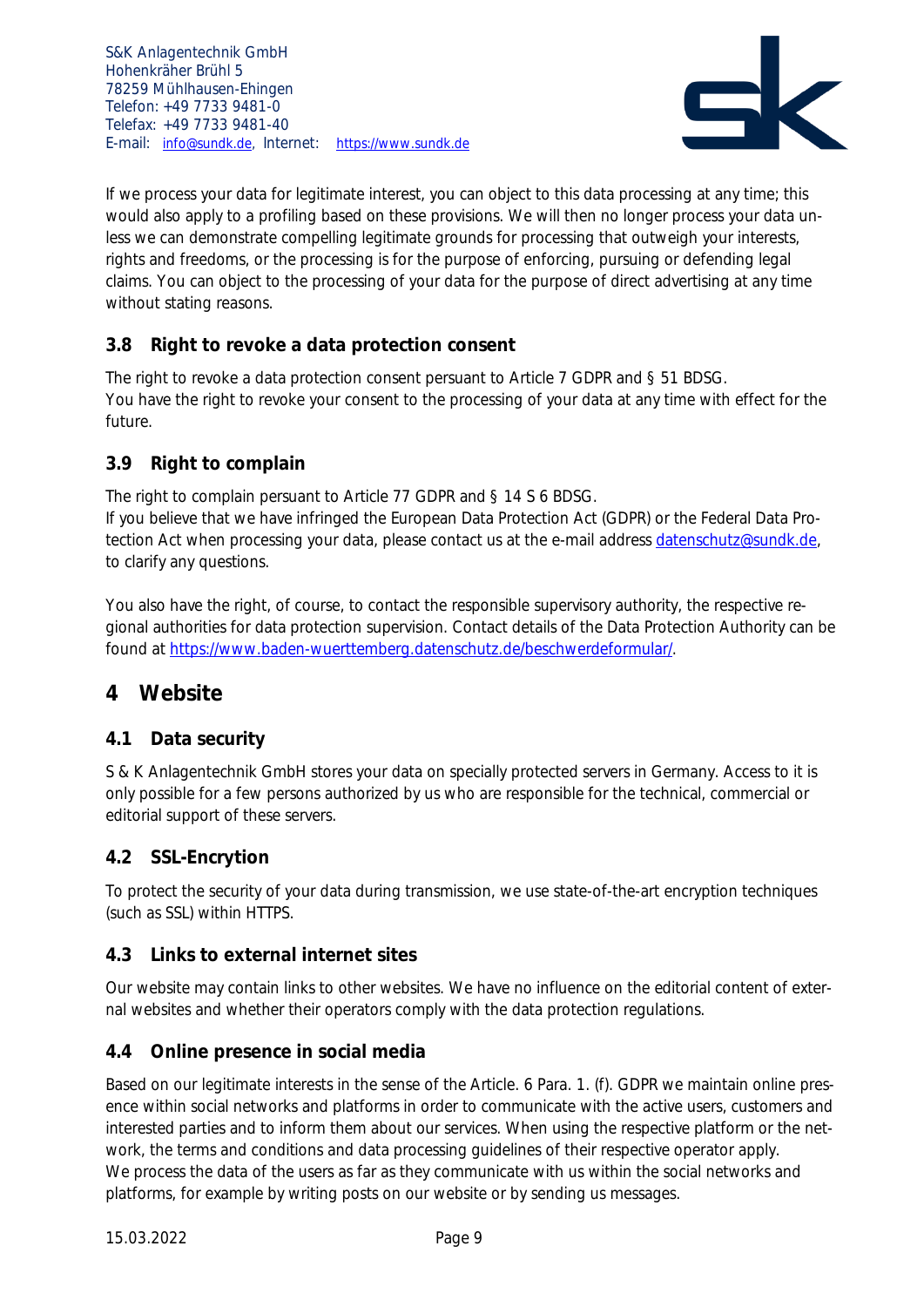

## <span id="page-10-0"></span>**4.5 Collection of personal data when you visit our website**

In the case of merely informative use of the website, ie if you do not register or otherwise provide us with information, we will only collect the personal data that your browser transmits to our server. If you wish to view our website, we collect data that is technically necessary for us to display our website and to ensure stability and security. This information is technically necessary in order to correctly deliver the contents of web pages requested by you and is mandatory when using the internet. This is only information that does not allow conclusions about your person. Anonymous information of this kind is statistically evaluated by us to optimize our Internet presence and the underlying technology.

This information (server log files) contains (legal basis is Article 6 (1) S 1 (f) GDPR):

- IP-Address
- Date and time of the request
- Time zone difference to Greenwich Mean Time (GMT)
- Content of the request (precise page)
- Access status/HTTP-Status code
- Each transferred data amount
- Website from which the request comes
- Type of Web browser
- Operating system and its interface
- Language and version of the browser software

#### <span id="page-10-1"></span>**4.6 Use of cookies**

The legal basis for the use of cookies is Art. 6 Abs. 1 (f) GDPR.

In addition to the previously mentioned data, cookies are stored on your computer when you use our website. Cookies are small text files that are stored on your hard drive associated with the browser you are using and through which the body that sets the cookie (here by us), certain information flows. Cookies cannot execute programs or transfer viruses to your computer. They serve to make the Internet offer more user-friendly and effective. Only the Internet protocol address is stored, no other personal data. The information stored in the cookies allows you to be automatically recognized the next time you visit our website, making it easier for you to use.

(2) This website uses the following types of cookies, the scope and functionality of which are explained below:

- Transient Cookies (see [1.](#page-10-2))
- Persistent Cookies (see [2.](#page-10-3))
- <span id="page-10-2"></span>1. Transient cookies are automatically deleted when you close the browser. These include in particular the session cookies. These store a so-called session ID, with which various requests from your browser can be assigned to the common session. This will allow your computer to be recognized when you return to our website. The session cookies are deleted when you log out or close the browser.
- <span id="page-10-3"></span>2. Persistent cookies are automatically deleted after a specified period, which may vary depending on the cookie. You can delete cookies at any time in the security settings of your browser.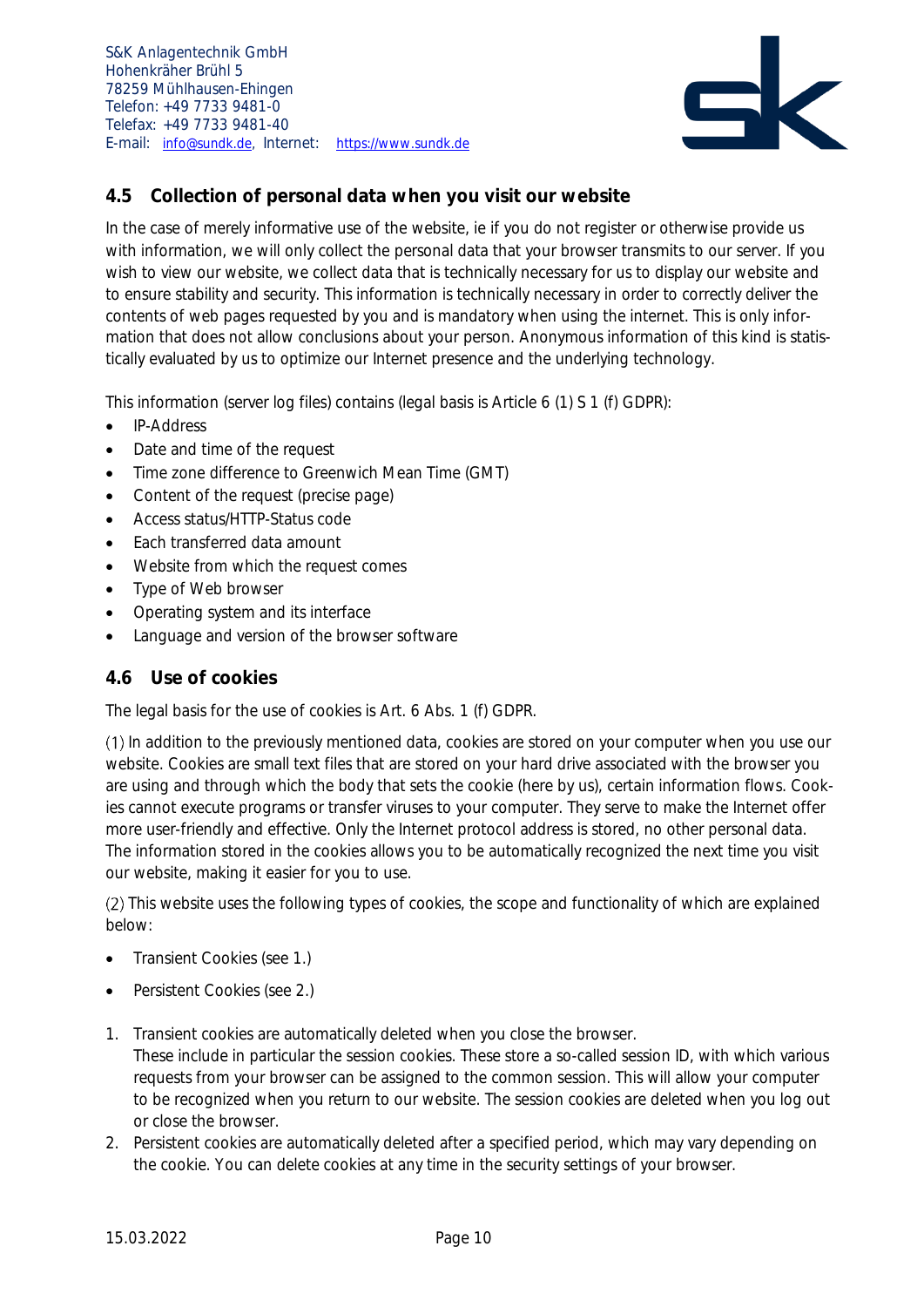

- 3. We also use cookies from third-party cookies that help us analyze and understand how you use this website. These cookies are stored in your browser only with your consent. You also have the option to refuse these cookies. However, rejecting some of these cookies may affect your browsing experience.
	- a) *Necessary cookies* are absolutely essential for the website to function properly. These cookies ensure basic functionalities and security features of the website, anonymously.

| Cookie                                         | Duration          | Description                                                                                                                                                                  |
|------------------------------------------------|-------------------|------------------------------------------------------------------------------------------------------------------------------------------------------------------------------|
| cookielawinfo-checkbox-<br>analytics           | 11 months         | This cookie is set by GDPR Cookie Consent plugin. The cookie is used<br>to store the user consent for the cookies in the category "Analytics".                               |
| cookielawinfo-checkbox-<br>functional          | $\vert$ 11 months | The cookie is set by GDPR cookie consent to record the user consent<br>for the cookies in the category "Functional".                                                         |
| cookielawinfo-checkbox- 11 months<br>necessary |                   | This cookie is set by GDPR Cookie Consent plugin. The cookies is used<br>to store the user consent for the cookies in the category "Necessary".                              |
| cookielawinfo-checkbox-<br>others              | $\vert$ 11 months | This cookie is set by GDPR Cookie Consent plugin. The cookie is used<br>to store the user consent for the cookies in the category "Other.                                    |
| cookielawinfo-checkbox-<br>performance         | $11$ months       | This cookie is set by GDPR Cookie Consent plugin. The cookie is used<br>to store the user consent for the cookies in the category "Perfor-<br>mance".                        |
| viewed cookie policy                           | 11 months         | The cookie is set by the GDPR Cookie Consent plugin and is used to<br>store whether or not user has consented to the use of cookies. It does<br>not store any personal data. |

- b) *Functional cookies* help to perform certain functionalities like sharing the content of the website on social media platforms, collect feedbacks, and other third-party features.
- c) *Performance cookies* are used to understand and analyze the key performance indexes of the website which helps in delivering a better user experience for the visitors.
- d) *Analytical cookies* are used to understand how visitors interact with the website. These cookies help provide information on metrics the number of visitors, bounce rate, traffic source, etc.
- e) *Advertisement cookies* are used to provide visitors with relevant ads and marketing campaigns. These cookies track visitors across websites and collect information to provide customized ads.
- f) *Other* uncategorized cookies are those that are being analyzed and have not been classified into a category as yet.
- 4. You can configure your browser settings according to your wishes and, for example, refuse the acceptance of third-party cookies or all cookies. The respective procedure can be found in the operating instructions of your browser. We would like to point out that you may not be able to use all functions of our website.

#### <span id="page-11-0"></span>**4.7 Newsletter**

You will find all information on the newsletter regarding contact data, registration/deregistration procedure and duration of data storage in chapters [2.6,](#page-3-3) [2.7.1,](#page-4-1) [2.8](#page-6-0) under "Newsletter form on our website".